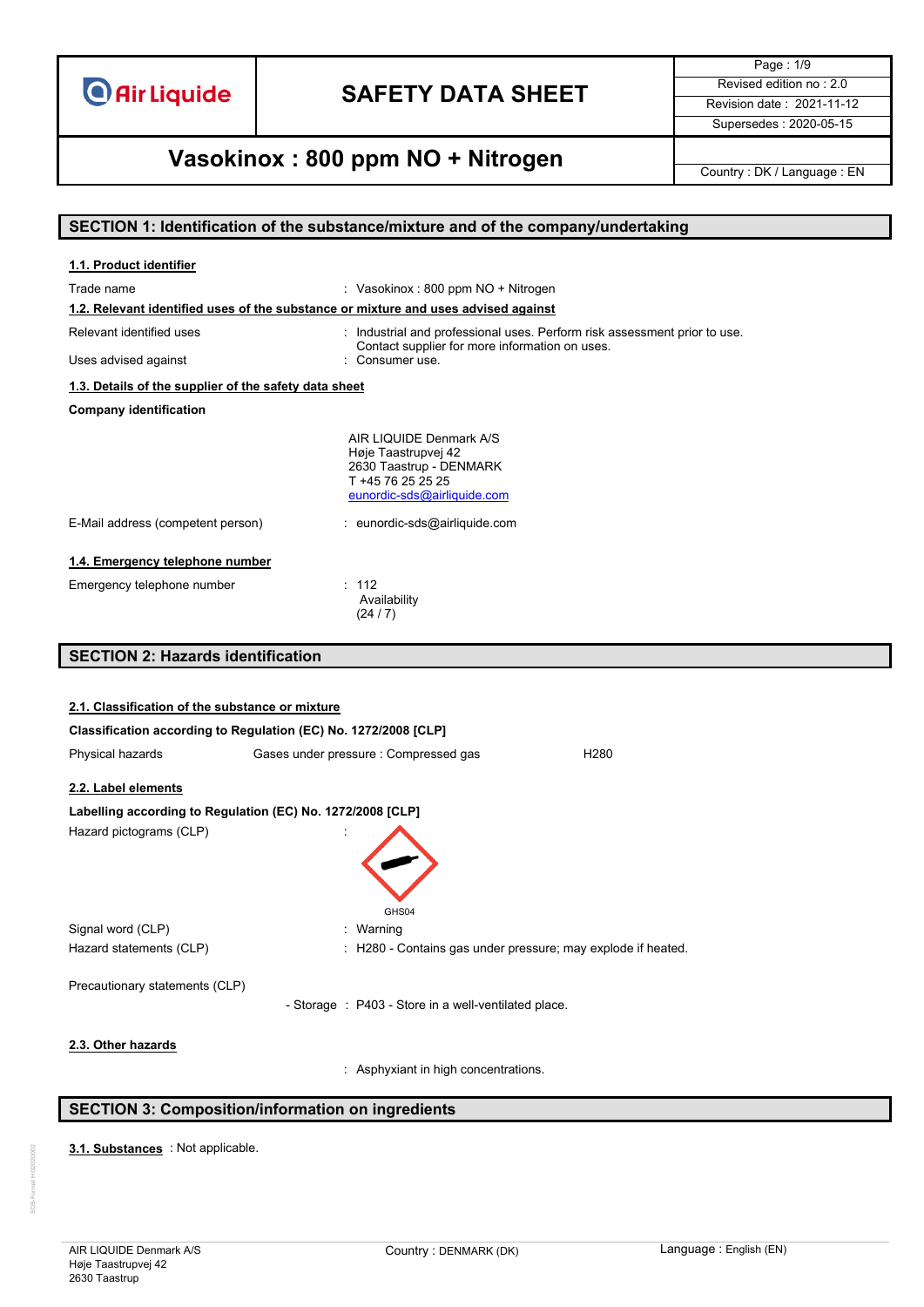

Page : 2/9 Supersedes : 2020-05-15

## **Vasokinox : 800 ppm NO + Nitrogen** Country : DK / Language : EN

#### **3.2. Mixtures**

| Name         | <b>Product identifier</b>                                                         | Composition [V-%]: | <b>Classification according to</b><br>Regulation (EC) No. 1272/2008 [CLP]                                                     |
|--------------|-----------------------------------------------------------------------------------|--------------------|-------------------------------------------------------------------------------------------------------------------------------|
| Nitrogen     | (CAS-No.) 7727-37-9<br>(EC-No.) 231-783-9<br>(EC Index-No.)<br>(REACH-no) *1      | 99.92              | Press. Gas (Comp.), H280                                                                                                      |
| Nitric oxide | (CAS-No.) 10102-43-9<br>(EC-No.) 233-271-0<br>(EC Index-No.)<br>$(REACH-no)$ $*2$ | 0.08               | Ox. Gas 1, H270<br>Press. Gas (Comp.), H280<br>Acute Tox. 1 (Inhalation:gas), H330<br>Skin Corr. 1B, H314<br>Eye Dam. 1, H318 |

Full text of H-statements: see section 16

*Contains no other components or impurities which will influence the classification of the product.*

*\*1: Listed in Annex IV / V REACH, exempted from registration.*

*\*3: Registration not required: Substance manufactured or imported < 1t/y.*

#### **SECTION 4: First aid measures**

#### **4.1. Description of first aid measures**

| - Inhalation                                                     | : Remove victim to uncontaminated area wearing self contained breathing apparatus. Keep<br>victim warm and rested. Call a doctor. Perform cardiopulmonary resuscitation if breathing<br>stopped. |
|------------------------------------------------------------------|--------------------------------------------------------------------------------------------------------------------------------------------------------------------------------------------------|
| - Skin contact                                                   | : Adverse effects not expected from this product.                                                                                                                                                |
| - Eye contact                                                    | : Adverse effects not expected from this product.                                                                                                                                                |
| - Ingestion                                                      | : Ingestion is not considered a potential route of exposure.                                                                                                                                     |
| 4.2. Most important symptoms and effects, both acute and delayed |                                                                                                                                                                                                  |
|                                                                  | $\therefore$ In high concentrations may cause asphyxiation. Symptoms may include loss of<br>mobility/consciousness. Victim may not be aware of asphyxiation.                                     |

Refer to section 11.

#### **4.3. Indication of any immediate medical attention and special treatment needed**

: None.

#### **SECTION 5: Firefighting measures**

#### **5.1. Extinguishing media**

| - Suitable extinguishing media                             | : Water spray or fog.                                                                                                                                                                                                                                                                                             |
|------------------------------------------------------------|-------------------------------------------------------------------------------------------------------------------------------------------------------------------------------------------------------------------------------------------------------------------------------------------------------------------|
| - Unsuitable extinguishing media                           | : Do not use water jet to extinguish.                                                                                                                                                                                                                                                                             |
| 5.2. Special hazards arising from the substance or mixture |                                                                                                                                                                                                                                                                                                                   |
| Specific hazards                                           | : Exposure to fire may cause containers to rupture/explode.                                                                                                                                                                                                                                                       |
| Hazardous combustion products                              | : Nitric oxide/nitrogen dioxide.                                                                                                                                                                                                                                                                                  |
| 5.3. Advice for firefighters                               |                                                                                                                                                                                                                                                                                                                   |
| Specific methods                                           | : Use fire control measures appropriate for the surrounding fire. Exposure to fire and heat<br>radiation may cause gas receptacles to rupture. Cool endangered receptacles with water spray<br>jet from a protected position. Prevent water used in emergency cases from entering sewers and<br>drainage systems. |
|                                                            | If possible, stop flow of product.                                                                                                                                                                                                                                                                                |
|                                                            | Use water spray or fog to knock down fire fumes if possible.                                                                                                                                                                                                                                                      |
|                                                            | Move containers away from the fire area if this can be done without risk.                                                                                                                                                                                                                                         |
| Special protective equipment for fire fighters             | : In confined space use self-contained breathing apparatus.                                                                                                                                                                                                                                                       |
|                                                            | Standard protective clothing and equipment (Self Contained Breathing Apparatus) for fire<br>fighters.                                                                                                                                                                                                             |
|                                                            | Standard EN 137 - Self-contained open-circuit compressed air breathing apparatus with full                                                                                                                                                                                                                        |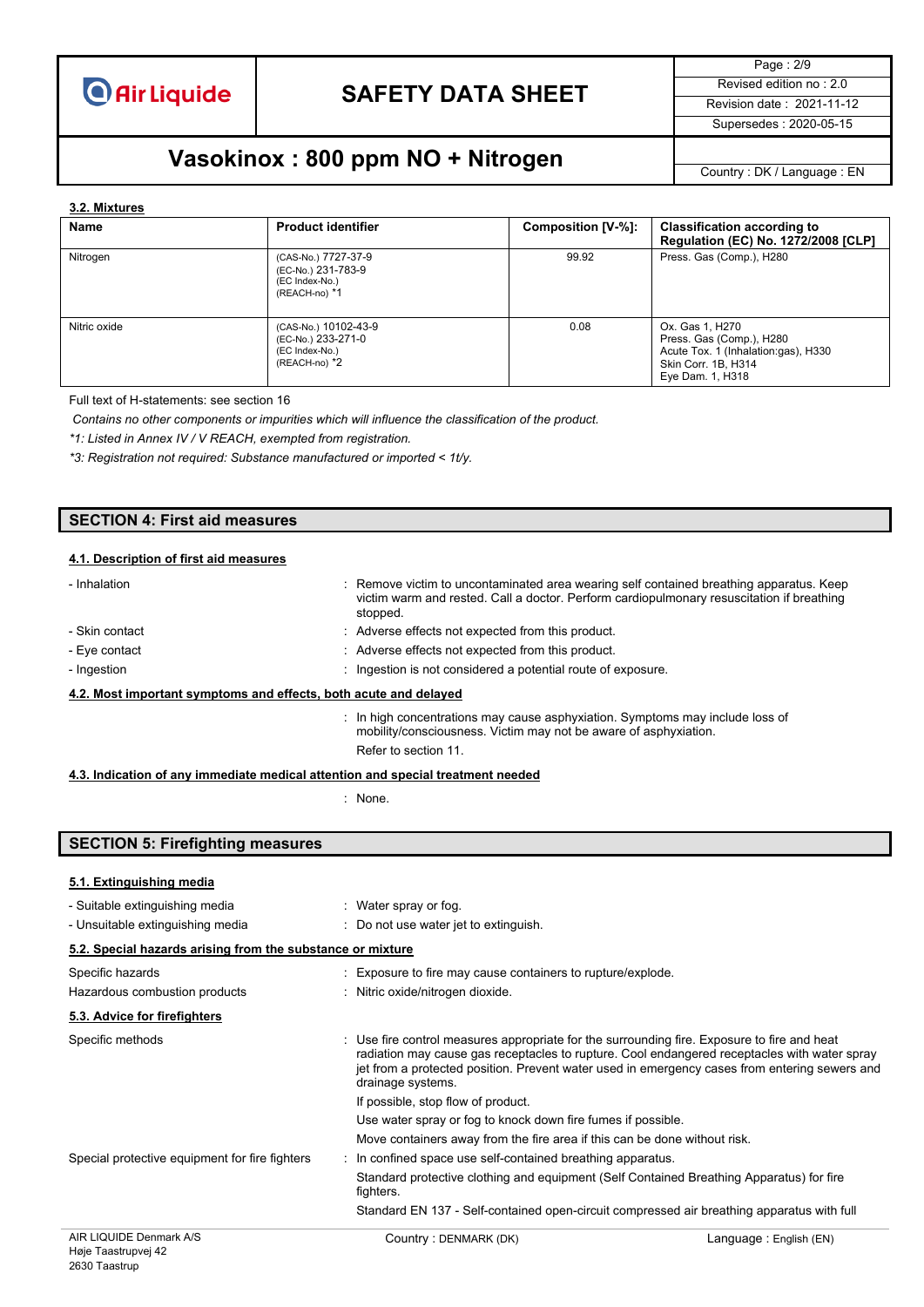Page : 3/9 Supersedes : 2020-05-15

## **Vasokinox : 800 ppm NO + Nitrogen** Country : DK / Language : EN

face mask.

Standard EN 469 - Protective clothing for firefighters. Standard - EN 659: Protective gloves for firefighters.

#### **SECTION 6: Accidental release measures**

#### **6.1. Personal precautions, protective equipment and emergency procedures**

|                                                           | : Try to stop release.                                                                                |
|-----------------------------------------------------------|-------------------------------------------------------------------------------------------------------|
|                                                           | Evacuate area.                                                                                        |
|                                                           | Wear self-contained breathing apparatus when entering area unless atmosphere is proved to<br>be safe. |
|                                                           | Ensure adequate air ventilation.                                                                      |
|                                                           | Act in accordance with local emergency plan.                                                          |
|                                                           | Stay upwind.                                                                                          |
|                                                           | Oxygen detectors should be used when asphyxiating gases may be released.                              |
| 6.2. Environmental precautions                            |                                                                                                       |
|                                                           | Try to stop release.                                                                                  |
| 6.3. Methods and material for containment and cleaning up |                                                                                                       |
|                                                           | : Ventilate area.                                                                                     |
| 6.4. Reference to other sections                          |                                                                                                       |
|                                                           | $\therefore$ See also sections 8 and 13.                                                              |

### **SECTION 7: Handling and storage**

| 7.1. Precautions for safe handling  |                                                                                                  |                                                                                                   |
|-------------------------------------|--------------------------------------------------------------------------------------------------|---------------------------------------------------------------------------------------------------|
| Safe use of the product             | : Do not breathe gas.                                                                            |                                                                                                   |
|                                     | Avoid release of product into atmosphere.                                                        |                                                                                                   |
|                                     | The product must be handled in accordance with good industrial hygiene and safety<br>procedures. |                                                                                                   |
|                                     | Only experienced and properly instructed persons should handle gases under pressure.             |                                                                                                   |
|                                     | Consider pressure relief device(s) in gas installations.                                         |                                                                                                   |
|                                     | Ensure the complete gas system was (or is regularily) checked for leaks before use.              |                                                                                                   |
|                                     | Do not smoke while handling product.                                                             |                                                                                                   |
|                                     | temperature. Contact your gas supplier if in doubt.                                              | Use only properly specified equipment which is suitable for this product, its supply pressure and |
|                                     | Avoid suck back of water, acid and alkalis.                                                      |                                                                                                   |
| Safe handling of the gas receptacle | Refer to supplier's container handling instructions.                                             |                                                                                                   |
|                                     | Do not allow backfeed into the container.                                                        |                                                                                                   |
|                                     | Protect containers from physical damage; do not drag, roll, slide or drop.                       |                                                                                                   |
|                                     | to transport cylinders.                                                                          | When moving cylinders, even for short distances, use a cart (trolley, hand truck, etc.) designed  |
|                                     | or bench or placed in a container stand and is ready for use.                                    | Leave valve protection caps in place until the container has been secured against either a wall   |
|                                     | If user experiences any difficulty operating valve discontinue use and contact supplier.         |                                                                                                   |
|                                     | Never attempt to repair or modify container valves or safety relief devices.                     |                                                                                                   |
|                                     | Damaged valves should be reported immediately to the supplier.                                   |                                                                                                   |
|                                     | Keep container valve outlets clean and free from contaminants particularly oil and water.        |                                                                                                   |
|                                     | disconnected from equipment.                                                                     | Replace valve outlet caps or plugs and container caps where supplied as soon as container is      |
|                                     | Close container valve after each use and when empty, even if still connected to equipment.       |                                                                                                   |
|                                     | Never attempt to transfer gases from one cylinder/container to another.                          |                                                                                                   |
|                                     | Never use direct flame or electrical heating devices to raise the pressure of a container.       |                                                                                                   |
|                                     |                                                                                                  | Do not remove or deface labels provided by the supplier for the identification of the content of  |
| AIR LIQUIDE Denmark A/S             | Country: DENMARK (DK)                                                                            | Language: English (EN)                                                                            |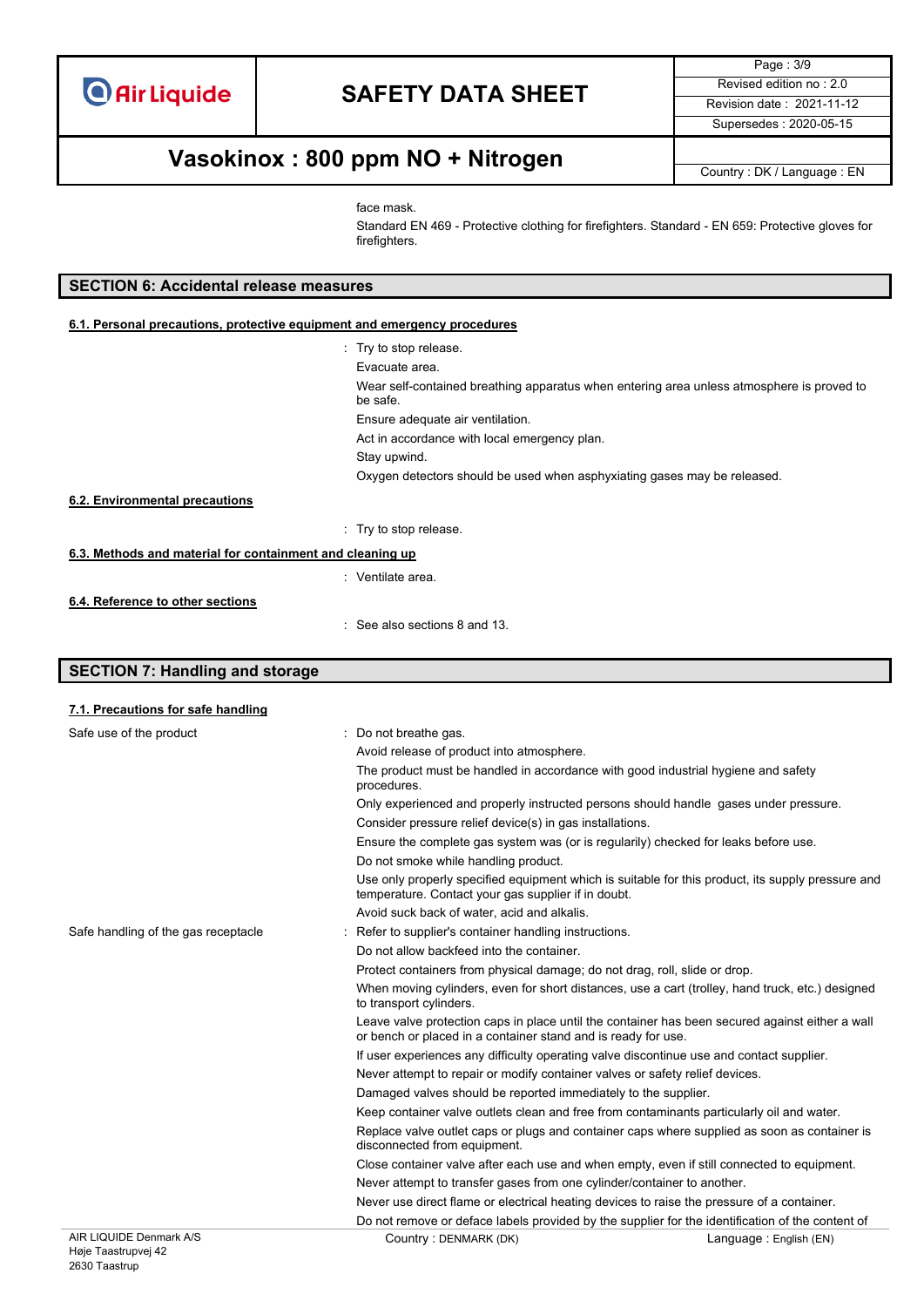**O** Air Liquide

### **SAFETY DATA SHEET** Revised edition no : 2.0

Page : 4/9 Supersedes : 2020-05-15

### **Vasokinox : 800 ppm NO + Nitrogen** Country : DK / Language : EN

the container.

Suck back of water into the container must be prevented.

Open valve slowly to avoid pressure shock.

#### **7.2. Conditions for safe storage, including any incompatibilities**

: Observe all regulations and local requirements regarding storage of containers. Containers should not be stored in conditions likely to encourage corrosion.

Container valve guards or caps should be in place.

Containers should be stored in the vertical position and properly secured to prevent them from falling over.

Stored containers should be periodically checked for general condition and leakage.

Keep container below 50°C in a well ventilated place.

Store containers in location free from fire risk and away from sources of heat and ignition. Keep away from combustible materials.

**7.3. Specific end use(s)**

: None.

#### **SECTION 8: Exposure controls/personal protection**

#### **8.1. Control parameters**

| Nitric oxide (10102-43-9)                     |                                               |
|-----------------------------------------------|-----------------------------------------------|
| <b>EU - Occupational Exposure Limits</b>      |                                               |
| Local name                                    | Nitrogen monoxide                             |
| IOELV TWA (mg/m <sup>3</sup> )                | $2.5 \text{ mg/m}^3$                          |
| IOELV TWA (ppm)                               | 2 ppm                                         |
| <b>Notes</b>                                  | SCOEL Recommendations (2014)                  |
| <b>Denmark - Occupational Exposure Limits</b> |                                               |
| Local name                                    | Nitrogenoxid (Nitrøse gasser)                 |
| Grænseværdi (8 timer) (mg/m <sup>3</sup> )    | $30 \text{ mg/m}^3$                           |
| Grænseværdi (8 timer) (ppm)                   | 25 ppm                                        |
| Anmærkninger (DK)                             | E (betyder, at stoffet har en EF-grænseværdi) |

| AIR LIQUIDE Denmark A/S                                                   | Country: DENMARK (DK)                                                                                                                                                                                                                                                                                                              | Language: English (EN) |
|---------------------------------------------------------------------------|------------------------------------------------------------------------------------------------------------------------------------------------------------------------------------------------------------------------------------------------------------------------------------------------------------------------------------|------------------------|
|                                                                           | Standard EN 388 - Protective gloves against mechanical risk.                                                                                                                                                                                                                                                                       |                        |
| - Hand protection                                                         | Wear working gloves when handling gas containers.                                                                                                                                                                                                                                                                                  |                        |
| • Skin protection                                                         |                                                                                                                                                                                                                                                                                                                                    |                        |
| • Eye/face protection                                                     | : Wear safety glasses with side shields.<br>Standard EN 166 - Personal eye-protection - specifications.                                                                                                                                                                                                                            |                        |
|                                                                           | $\therefore$ A risk assessment should be conducted and documented in each work area to assess the risks<br>related to the use of the product and to select the PPE that matches the relevant risk. The<br>following recommendations should be considered:<br>PPE compliant to the recommended EN/ISO standards should be selected. |                        |
| 8.2.2. Individual protection measures, e.g. personal protective equipment |                                                                                                                                                                                                                                                                                                                                    |                        |
|                                                                           | Consider the use of a work permit system e.g. for maintenance activities.                                                                                                                                                                                                                                                          |                        |
|                                                                           | Oxygen detectors should be used when asphyxiating gases may be released.                                                                                                                                                                                                                                                           |                        |
|                                                                           | Ensure exposure is below occupational exposure limits (where available).                                                                                                                                                                                                                                                           |                        |
|                                                                           | Systems under pressure should be regularily checked for leakages.                                                                                                                                                                                                                                                                  |                        |
|                                                                           | Provide adequate general and local exhaust ventilation.                                                                                                                                                                                                                                                                            |                        |
| 8.2.1. Appropriate engineering controls                                   |                                                                                                                                                                                                                                                                                                                                    |                        |
| 8.2. Exposure controls                                                    |                                                                                                                                                                                                                                                                                                                                    |                        |
| PNEC (Predicted No-Effect Concentration)                                  | None available.<br>$\bullet$                                                                                                                                                                                                                                                                                                       |                        |
|                                                                           |                                                                                                                                                                                                                                                                                                                                    |                        |
| DNEL (Derived-No Effect Level)                                            | None available.                                                                                                                                                                                                                                                                                                                    |                        |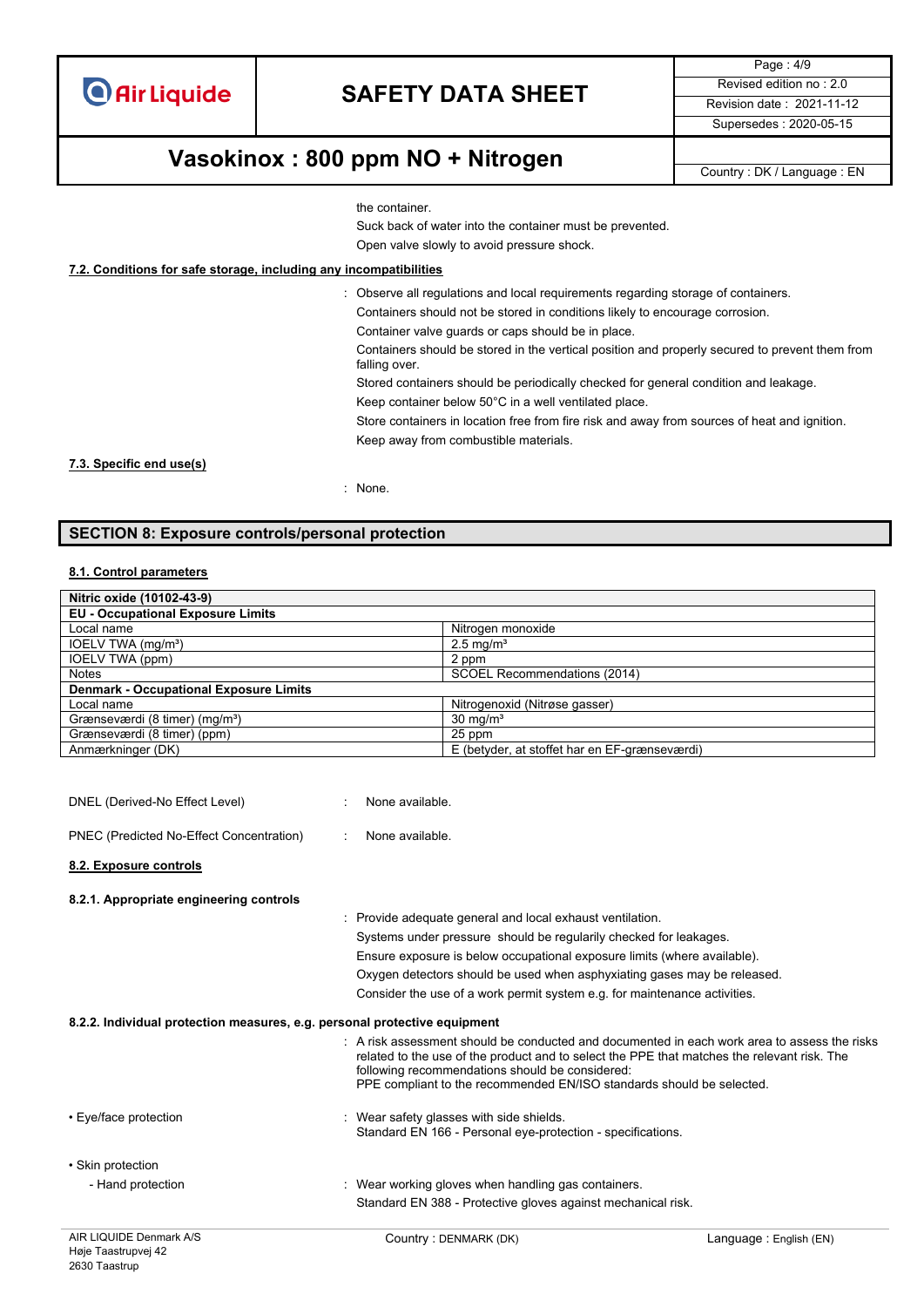

Page : 5/9 Supersedes : 2020-05-15

## **Vasokinox : 800 ppm NO + Nitrogen** Country : DK / Language : EN

| - Other                                | : Wear safety shoes while handling containers.<br>Standard EN ISO 20345 - Personal protective equipment - Safety footwear.                                                                                                                                                                                                                                                                                                                                                                                                                                                                                                                                                                                 |
|----------------------------------------|------------------------------------------------------------------------------------------------------------------------------------------------------------------------------------------------------------------------------------------------------------------------------------------------------------------------------------------------------------------------------------------------------------------------------------------------------------------------------------------------------------------------------------------------------------------------------------------------------------------------------------------------------------------------------------------------------------|
| • Respiratory protection               | Gas filters may be used if all surrounding conditions e.g. type and concentration of the<br>contaminant(s) and duration of use are known.<br>Use gas filters with full face mask, where exposure limits may be exceeded for a short-term<br>period, e.g. connecting or disconnecting containers.<br>Gas filters do not protect against oxygen deficiency.<br>Self contained breathing apparatus (SCBA) or positive pressure airline with mask are to be<br>used in oxygen-deficient atmospheres.<br>Standard EN 14387 - Gas filter(s), combined filter(s) and standard EN136, full face masks.<br>Standard EN 137 - Self-contained open-circuit compressed air breathing apparatus with full<br>face mask. |
| • Thermal hazards                      | : None in addition to the above sections.                                                                                                                                                                                                                                                                                                                                                                                                                                                                                                                                                                                                                                                                  |
| 8.2.3. Environmental exposure controls | None necessary.                                                                                                                                                                                                                                                                                                                                                                                                                                                                                                                                                                                                                                                                                            |

#### **SECTION 9: Physical and chemical properties**

#### **9.1. Information on basic physical and chemical properties**

Annearance

| Physical state at 20°C / 101.3kPa<br>$\bullet$  | : Gas                                                                                                      |
|-------------------------------------------------|------------------------------------------------------------------------------------------------------------|
| Colour                                          | Mixture contains one or more component(s) which have the following colour(s):<br>Colourless. Brownish gas. |
| Odour                                           | Odourless.                                                                                                 |
| Odour threshold                                 | Odour threshold is subjective and inadequate to warn of overexposure.                                      |
| рH                                              | Not applicable for gases and gas mixtures.                                                                 |
| Melting point / Freezing point                  | Not applicable for gas mixtures.                                                                           |
| Boiling point                                   | Not applicable for gas mixtures.                                                                           |
| Flash point                                     | Not applicable for gases and gas mixtures.                                                                 |
| Evaporation rate                                | Not applicable for gases and gas mixtures.                                                                 |
| Flammability (solid, gas)                       | Non flammable.                                                                                             |
| <b>Explosive limits</b>                         | Non flammable.                                                                                             |
| Vapour pressure [20°C]                          | Not applicable.                                                                                            |
| Vapour pressure [50°C]                          | Not applicable.                                                                                            |
| Vapour density                                  | Not applicable.                                                                                            |
| Relative density, gas (air=1)                   | Lighter or similar to air.                                                                                 |
| Water solubility                                | Solubility in water of component(s) of the mixture :                                                       |
| Partition coefficient n-octanol/water (Log Kow) | . Nitrogen: 20 mg/l . Nitric oxide: 67 mg/l<br>Not applicable for gas mixtures.                            |
| Auto-ignition temperature                       | Non flammable.                                                                                             |
| Decomposition temperature                       | Not applicable.                                                                                            |
| Viscosity                                       | No reliable data available.                                                                                |
| <b>Explosive properties</b>                     | Not applicable.                                                                                            |
| Oxidising properties                            | Not applicable.                                                                                            |
| 9.2. Other information                          |                                                                                                            |
| Molar mass                                      | Not applicable for gas mixtures.                                                                           |
| Other data                                      | : None.                                                                                                    |
|                                                 |                                                                                                            |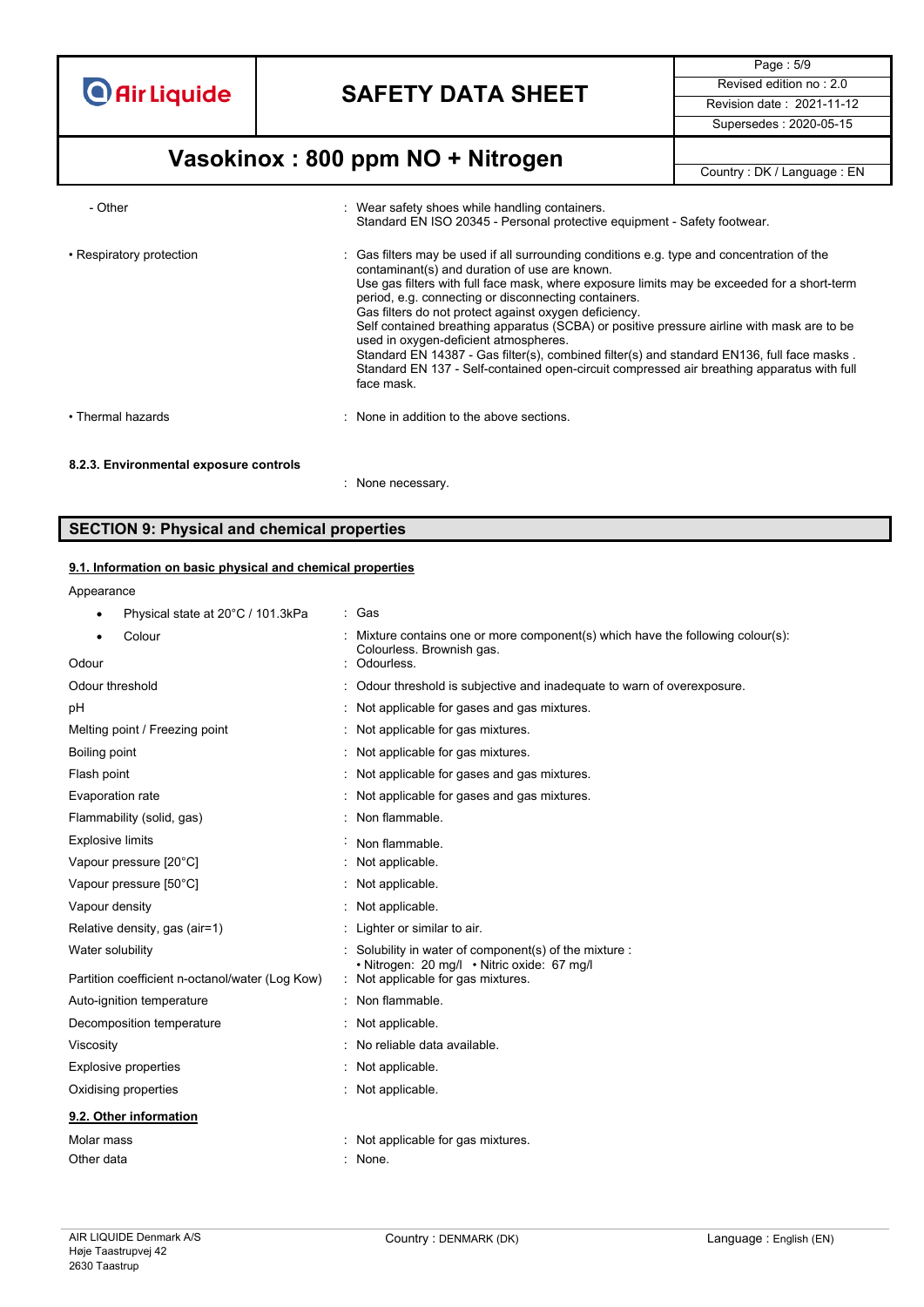**O** Air Liquide

## **SAFETY DATA SHEET** Revised edition no : 2.0

Page : 6/9 Supersedes : 2020-05-15

## **Vasokinox : 800 ppm NO + Nitrogen** Country : DK / Language : EN

### **SECTION 10: Stability and reactivity**

| 10.1. Reactivity                         |                                                                                                           |
|------------------------------------------|-----------------------------------------------------------------------------------------------------------|
|                                          | : No reactivity hazard other than the effects described in sub-sections below.                            |
| 10.2. Chemical stability                 |                                                                                                           |
|                                          | : Stable under normal conditions.                                                                         |
| 10.3. Possibility of hazardous reactions |                                                                                                           |
|                                          | : No additional information available                                                                     |
| 10.4. Conditions to avoid                |                                                                                                           |
|                                          | : Avoid moisture in installation systems.                                                                 |
| 10.5. Incompatible materials             |                                                                                                           |
|                                          | : For additional information on compatibility refer to ISO 11114.                                         |
| 10.6. Hazardous decomposition products   |                                                                                                           |
|                                          | : Under normal conditions of storage and use, hazardous decomposition products should not be<br>produced. |

# **SECTION 11: Toxicological information**

#### **11.1. Information on toxicological effects**

| <b>Acute toxicity</b>                | : Classification criteria are not met.       |
|--------------------------------------|----------------------------------------------|
| Nitric oxide (10102-43-9)            |                                              |
| LC50 Inhalation - Rat [ppm]          | 57.5 ppm/4h                                  |
| <b>Skin corrosion/irritation</b>     | : Classification criteria are not met.       |
| Serious eye damage/irritation        | : Classification criteria are not met.       |
| Respiratory or skin sensitisation    | : No known effects from this product.        |
| Germ cell mutagenicity               | : No known effects from this product.        |
| Carcinogenicity                      | : No known effects from this product.        |
| <b>Reproductive toxicity</b>         |                                              |
| Toxic for reproduction: Fertility    | : No known effects from this product.        |
| Toxic for reproduction: unborn child | : No known effects from this product.        |
| <b>STOT-single exposure</b>          | : No known effects from this product.        |
| <b>STOT-repeated exposure</b>        | : No known effects from this product.        |
| <b>Aspiration hazard</b>             | : Not applicable for gases and gas mixtures. |

### **SECTION 12: Ecological information**

#### **12.1. Toxicity**

| Assessment                                                                                    | No ecological damage caused by this product.                                               |
|-----------------------------------------------------------------------------------------------|--------------------------------------------------------------------------------------------|
| EC50 48h - Daphnia magna [mq/l]<br>$EC50$ 72h - Algae $[mq/l]$<br>$LC50$ 96 h - Fish $[mq/l]$ | $\therefore$ No data available.<br>$\therefore$ No data available.<br>. No data available. |
| 12.2. Persistence and degradability                                                           |                                                                                            |

example of the set of the set of the set of the set of the set of the set of the set of the set of the set of the set of the set of the set of the set of the set of the set of the set of the set of the set of the set of th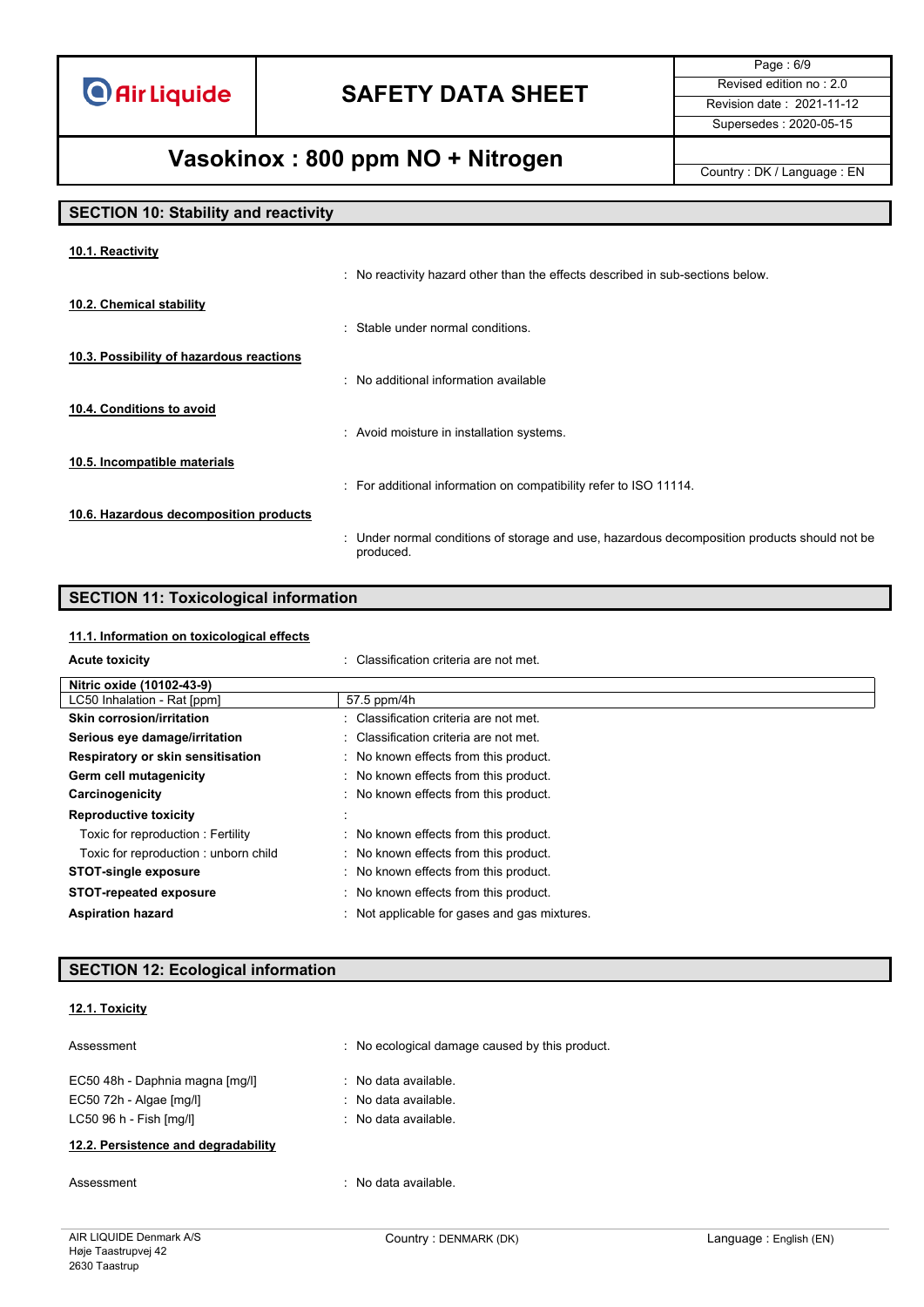**O** Air Liquide

## **SAFETY DATA SHEET** Revised edition no : 2.0

Page : 7/9 Supersedes : 2020-05-15

# **Vasokinox : 800 ppm NO + Nitrogen** Country : DK / Language : EN

| 12.3. Bioaccumulative potential |  |
|---------------------------------|--|
|                                 |  |

| Assessment                                                                            | No data available.                                                                                                                |
|---------------------------------------------------------------------------------------|-----------------------------------------------------------------------------------------------------------------------------------|
| 12.4. Mobility in soil                                                                |                                                                                                                                   |
| Assessment                                                                            | : Because of its high volatility, the product is unlikely to cause ground or water pollution.<br>Partition into soil is unlikely. |
| 12.5. Results of PBT and vPvB assessment                                              |                                                                                                                                   |
| Assessment                                                                            | No data available.                                                                                                                |
| 12.6. Other adverse effects                                                           |                                                                                                                                   |
| Other adverse effects                                                                 | : No known effects from this product.                                                                                             |
| Effect on the ozone layer                                                             | : None.                                                                                                                           |
| Effect on global warming                                                              | : No known effects from this product.                                                                                             |
| <b>SECTION 13: Disposal considerations</b>                                            |                                                                                                                                   |
| 13.1. Waste treatment methods                                                         |                                                                                                                                   |
|                                                                                       | May be vented to atmosphere in a well ventilated place.                                                                           |
|                                                                                       | Do not discharge into any place where its accumulation could be dangerous.                                                        |
|                                                                                       | Return unused product in original container to supplier.                                                                          |
| List of hazardous waste codes (from<br>Commission Decision 2000/532/EC as<br>amended) | $\div$ 16 05 05 $\div$ Gases in pressure containers other than those mentioned in 16 05 04.                                       |

**13.2. Additional information**

I

: External treatment and disposal of waste should comply with applicable local and/or national regulations.

| <b>SECTION 14: Transport information</b> |                                                       |                        |
|------------------------------------------|-------------------------------------------------------|------------------------|
| 14.1. UN number                          |                                                       |                        |
|                                          |                                                       |                        |
| UN-No.                                   | : 1956                                                |                        |
| 14.2. UN proper shipping name            |                                                       |                        |
| Transport by road/rail (ADR/RID)         | COMPRESSED GAS, N.O.S. (Nitrogen, Nitric oxide)       |                        |
| Transport by air (ICAO-TI / IATA-DGR)    | Compressed gas, n.o.s. (Nitrogen, Nitric oxide)       |                        |
| Transport by sea (IMDG)                  | COMPRESSED GAS, N.O.S. (Nitrogen, Nitric oxide)       |                        |
| 14.3. Transport hazard class(es)         |                                                       |                        |
| Labelling                                |                                                       |                        |
|                                          | 2.2 : Non-flammable, non-toxic gases.                 |                        |
| Transport by road/rail (ADR/RID)         |                                                       |                        |
| Class                                    | $\therefore$ 2                                        |                        |
| Classification code                      | : 1A                                                  |                        |
| Hazard identification number             | : 20                                                  |                        |
| <b>Tunnel Restriction</b>                | : E - Passage forbidden through tunnels of category E |                        |
| Transport by air (ICAO-TI / IATA-DGR)    |                                                       |                        |
| Class / Div. (Sub. risk(s))              | : 2.2                                                 |                        |
| AIR LIQUIDE Denmark A/S                  | Country: DENMARK (DK)                                 | Language: English (EN) |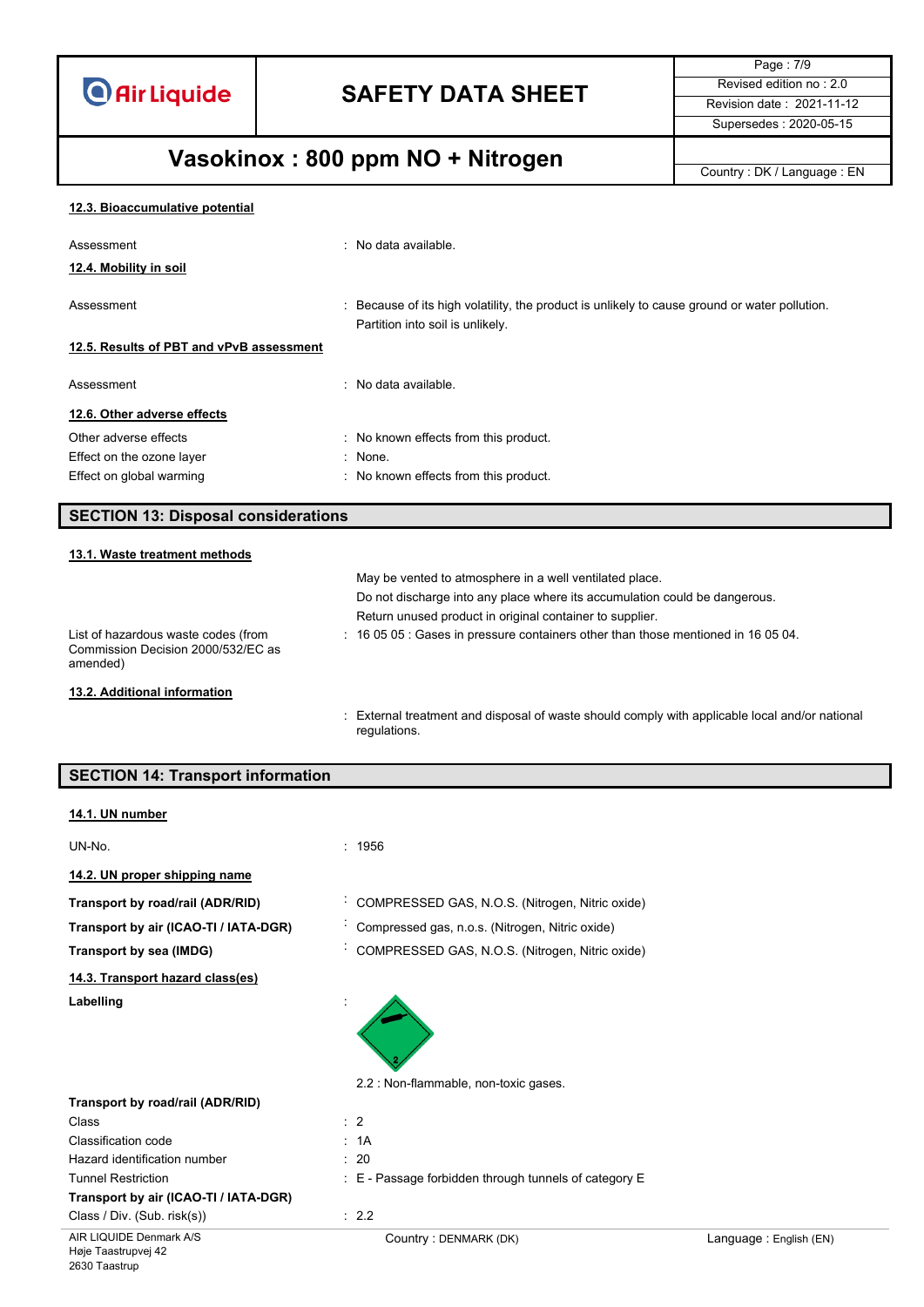

Page : 8/9 Supersedes : 2020-05-15

## **Vasokinox : 800 ppm NO + Nitrogen** Country : DK / Language : EN

| Transport by sea (IMDG)               |                                                                                                                                          |
|---------------------------------------|------------------------------------------------------------------------------------------------------------------------------------------|
| Class / Div. (Sub. risk(s))           | : 2.2                                                                                                                                    |
| Emergency Schedule (EmS) - Fire       | $: F-C$                                                                                                                                  |
| Emergency Schedule (EmS) - Spillage   | $\therefore$ S-V                                                                                                                         |
| 14.4. Packing group                   |                                                                                                                                          |
| Transport by road/rail (ADR/RID)      | Not established.                                                                                                                         |
| Transport by air (ICAO-TI / IATA-DGR) | Not established.                                                                                                                         |
| Transport by sea (IMDG)               | Not established.                                                                                                                         |
| 14.5. Environmental hazards           |                                                                                                                                          |
| Transport by road/rail (ADR/RID)      | : None.                                                                                                                                  |
| Transport by air (ICAO-TI / IATA-DGR) | : None.                                                                                                                                  |
| Transport by sea (IMDG)               | : None.                                                                                                                                  |
| 14.6. Special precautions for user    |                                                                                                                                          |
| Packing Instruction(s)                |                                                                                                                                          |
| Transport by road/rail (ADR/RID)      | $\therefore$ P200                                                                                                                        |
| Transport by air (ICAO-TI / IATA-DGR) |                                                                                                                                          |
| Passenger and Cargo Aircraft          | : 200.                                                                                                                                   |
| Cargo Aircraft only                   | : 200.                                                                                                                                   |
| Transport by sea (IMDG)               | $\therefore$ P200                                                                                                                        |
| Special transport precautions         | : Avoid transport on vehicles where the load space is not separated from the driver's<br>compartment.                                    |
|                                       | Ensure vehicle driver is aware of the potential hazards of the load and knows what to do in the<br>event of an accident or an emergency. |
|                                       | Before transporting product containers:                                                                                                  |
|                                       | - Ensure there is adequate ventilation.                                                                                                  |
|                                       | - Ensure that containers are firmly secured.                                                                                             |
|                                       | - Ensure valve is closed and not leaking.                                                                                                |
|                                       | - Ensure valve outlet cap nut or plug (where provided) is correctly fitted.                                                              |
|                                       | - Ensure valve protection device (where provided) is correctly fitted.                                                                   |

#### **14.7. Transport in bulk according to Annex II of Marpol and the IBC Code**

: Not applicable.

### **SECTION 15: Regulatory information**

#### **15.1. Safety, health and environmental regulations/legislation specific for the substance or mixture**

| <b>EU-Regulations</b>                     |                                                           |
|-------------------------------------------|-----------------------------------------------------------|
| Restrictions on use                       | $\therefore$ None.                                        |
| Seveso Directive: 2012/18/EU (Seveso III) | : Not covered.                                            |
| <b>National regulations</b>               |                                                           |
| National legislation                      | : Ensure all national/local regulations are observed.     |
| 15.2. Chemical safety assessment          |                                                           |
|                                           |                                                           |
|                                           | : A CSA does not need to be carried out for this product. |